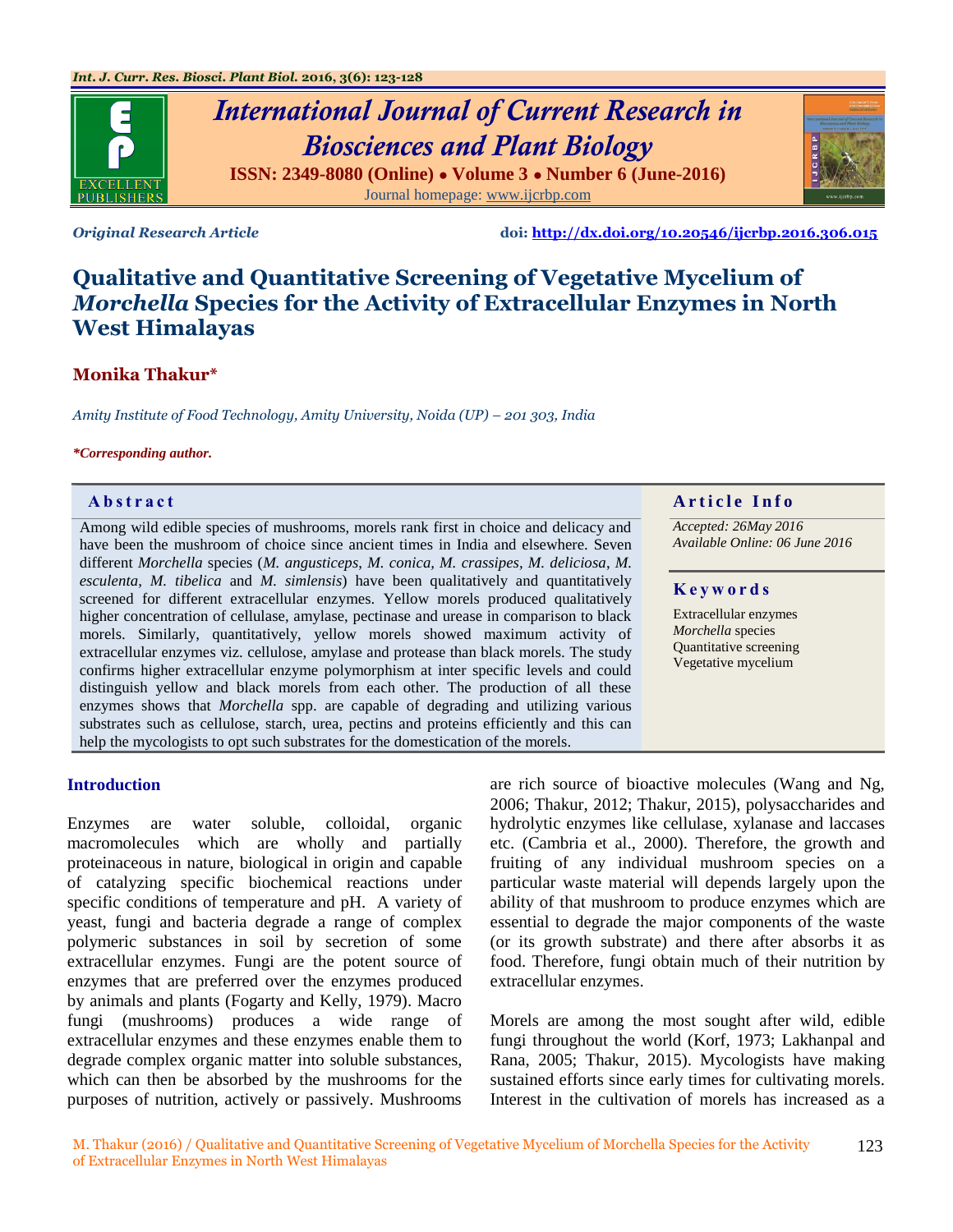result of recent biochemical and genetic studies (Ower, 1982; Ower et al., 1986). But besides all the studies and efforts the domestication of morels remains a challenge for mycologists. The taxonomic confusions in the genus *Morchella* have been tried to be resolved using methodologies beyond morphology (Rana, 2005; Lakhanpal et al., 2010). Since the set of enzymes of a mushroom species defines the set of substrate to be used and the varied culture conditions do not affect the repertoire of enzymes (Rai et al., 1990 and Cavazzoni and Manzoni et al., 1994). Gessner et al. (1987) used enzyme electrophoresis and classified *M. deliciosa* and *M. esculenta* as two polymorphic populations of the same species. Ower (1982) and Ower et al. (1986) observed that accomplishment of small-scale laboratory production and secretion of extracellular enzymes by *Morchella esculenta* and *M. angusticeps* enhances their possibilities of domestication. Kulkarni and Kamerath (1989) separated yellow and black morels using isozyme electrophoresis of NAD-glutamate dehydrogenase and glucose phosphate isomerase. Royse and May (1990) also separated yellow morels from black morels by analysing twelve different enzymes. Bunyard et al. (1994) placed morels in three broad groups based on their gross morphology: black morels (*M. angusticeps, M. conica,* and *M. elata*); yellow morels (*M. esculenta, M. crassipes,* and *M. deliciosa*) and semi free-capped morels (*M. semilibera*).

Singh et al. (2001) recorded the production of lignocellulotic enzymes by *Morchella esculenta* isolates have the potential to degrade and utililize cellulose, hemicellulose and lignin.

Kamal et al. (2004) studied the role of extracellular enzymes in initiating sexual cycle in three different species of *Morchella* viz. *M. conica, M. angusticeps,* and *M. esculenta*. They studied the variation in the production of different enzymes viz. cellulase, xylanase, β-glucosidase, laccase, polyphenol oxidase, peroxidase and suggested that morels are capable of degrading substrates such as lignin, cellulose and hemicellulose efficiently.

Tiwari et al. (2004) compared the enzyme profile of seven species of *Morchella* viz. *M. esculenta, M. angusticeps, M. conica, M. crassipes, M. spongicola, M. vulgaris* and related genera such as *Mitrophora semilibera* and *Verpa conica* for seven extracellular enzymes. The species of genus *Morchella* produced significantly higher quantities of cellulase and xylanase in comparison to the related genera *Mitrophora* and

*Verpa*. Black morels produced significantly higher amounts of laccase in comparison to yellow morels. This study confirmed higher extracellular polymorphism at inter specific than at intra specific levels. The polymorphism in enzyme profiles could distinguish yellow morels, black morels and related genera from each other. Singh et al. (2007) studied the extracellular enzymatic activities by *Pleurotus* species on vegetable wastes. Papinutti and Lechner (2008) studied the influence of carbon source on the growth of lignocellulotic enzyme production by *M. esculenta* strains. Lakhanpal et al. (2010) also studied the qualitative and quantitative screening of four different species of morels viz. *M. angusticeps, M. conica, M. deliciosa* and *M. esculenta* for five different extracellular enzymes – amylase, cellulase, pectinase, protease and lipase production. The production of all the test enzymes was recorded to be higher in yellow morels in comparison to black morels. All the species showed negative results for lipase production.

In North West Himalayas, seven different molecular characterized *Morchella* species have been present viz. - *M. angusticeps*, *M. conica, M. crassipes, M. deliciosa*, *M. esculenta, M. tibelica* and *M. simlensis* (Lakhanpal et al., 2010; Thakur and Lakhanpal, 2013; Thakur and Lakhanpal, 2014). Therefore, the screening of the qualitative and quantitative production of extracellular enzyme by all the *Morchella* species has been mandatory. The present research work has been carried to screen all the existing species of morels for degrading various substrates, which can provide vital clues for the selection of substrates for its cultivation in North West Himalaya region.

### **Materials and methods**

The vegetative mycelium of different species of *Morchella* has been grown in four different solid and liquid cultures as – Potato Dextrose Agar, Yeastal Potato Dextrose, Glucose Asparagine solution and Czapeck's Solution for 15 days in dark at 24°C without shaking.

### **Qualitative screening of vegetative mycelium of**  *Morchella* **species**

All the seven different *Morchella* species were screened for five different extracellular enzymes - Amylase, Cellulase, Pectinase, Lipase and Urease. All the seven species of *Morchella* were tested for their ability to produce different extracellular enzymes by the qualitative tests described by Hutchinson and Malloch (1988).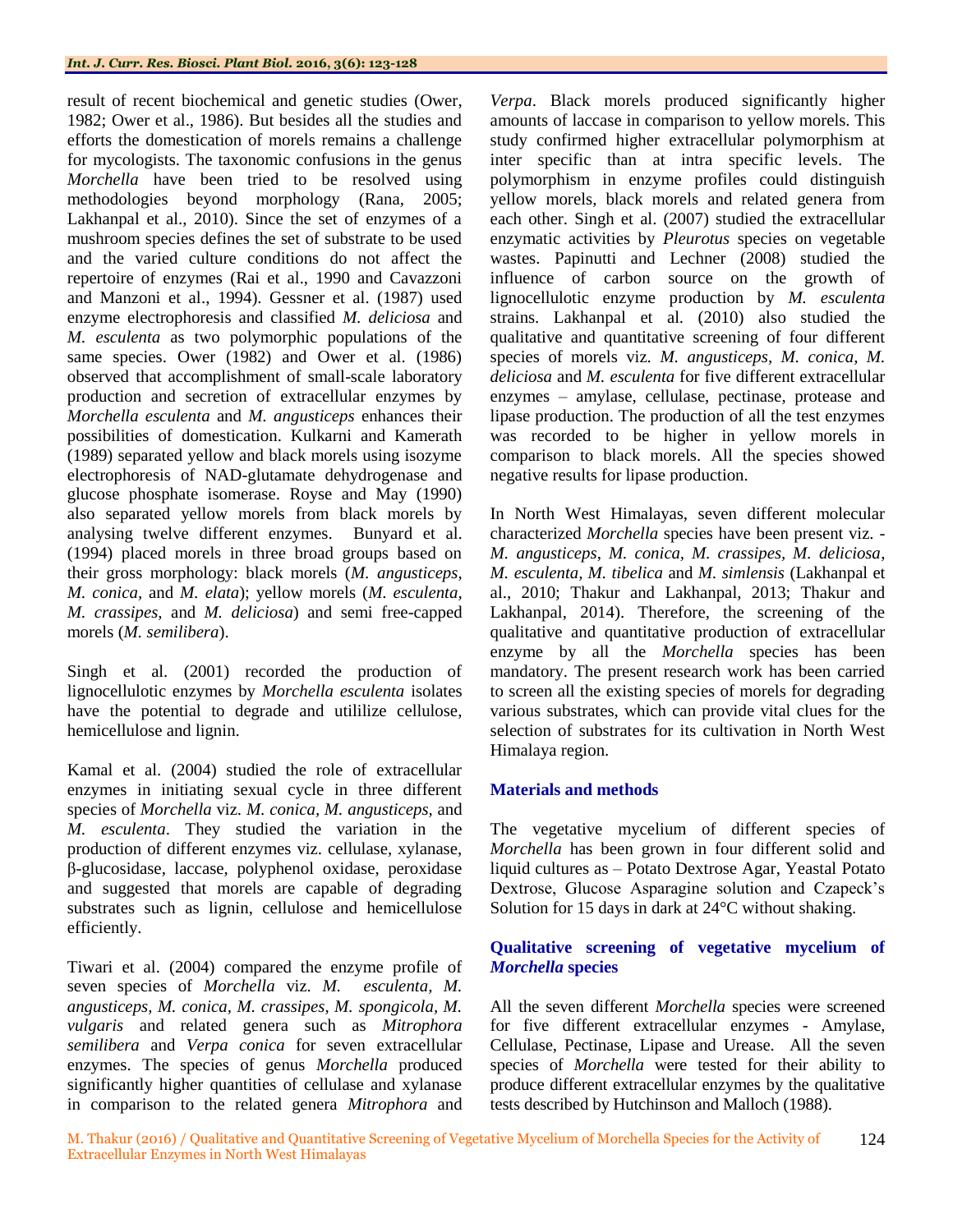#### **Amylase test agar**

For the screening of amylase, Modified Melin-Norkans (MMN) media (Marx, 1969) was prepared by using 2g/l of soluble starch instead of glucose and poured into plates. The mycelium of *Morchella* species were inoculated and incubated at  $27^{\circ}$ C for 2-3 weeks. After 4 weeks of incubation, the plates were flooded with iodine solution (5g KI and 1.5 g/100ml of water). The occurrence of a clear zone around the colony indicates the presence of amylase.

#### **Cellulase test agar**

Cellulase enzyme presence was estimated by using MMN media containing 0.1% carboxy methyl cellulose (CMC) instead of glucose was prepared and poured into petri plates. The mycelial discs (3mm diameter) of all the seven species of *Morchella* were inoculated individually in each petri plate and incubated at  $28^{\circ}$ C for 1-2 weeks. If cellulase enzyme has been produced, a clear zone will be formed surrounding the colony, which can be visualized with Congo red dye.

#### **Pectinase test agar**

The production of pectinase was estimated by using MMN medium containing 5g of pectin/l was used. After inoculation with mycelial disc of respective *Morchella*  species, the plates were incubated for  $2-3$  weeks at  $27^{\circ}$ C and then these plates were flooded for 12 hours with Congo red dye. If pectinase has been produced, a clear zone will occur around the colony otherwise opaque background will be observed.

#### **Lipase test agar**

For the screening of lipase, MMN medium was prepared with 0.1 g of  $CaCl<sub>2</sub>$  rather than 0.05 g/l. Tween 20 was autoclaved separately and added to the medium at a rate of 10 ml/l before pouring into plates. The mycelium of different *Morchella* spp. were inoculated and incubated at 27°C for 2-3 weeks. The breakdown of Tween 20 would result in precipitation of  $CaCl<sub>2</sub>$  crystals in the medium around and below the colony if there is the production of lipase by the mycelium.

#### **Urease test agar**

For the screening of urease, MMN medium with 5g glucose/l, 0.02g/l phenol red and without ammonium phosphate was prepared in 900 ml of water. Separately

20g of urea was added to 100 ml of water and then sterilized. This was added to 900 ml of autoclaved medium to make 1litre, 2-3 drops of HCl were added and swirled until medium turned yellow in color, and then poured into plates. After that the mycelium of *Morchella* species was inoculated in the petri plates containing medium. If urease enzyme was produced, the medium would turn into red.

#### **Quantitative screening of vegetative mycelium of**  *Morchella* **species**

For quantitatively screening for vegetative mycelium of *Morchella* species for three different extracellular enzymes - amylase, cellulase, and protease, Macris and Galiotou-Panayotou's (1986) medium was prepared.

For each enzyme, specific enzyme source was used. 1% starch for amylase enzyme, 1% casein for protease enzyme and 1% cellulose powder for cellulase enzyme were added in the separate flasks having Macris and Galiotou- Panayotou's medium. Double distilled water was added in the each flask to make the volume 1 litre and the pH 5.0 was adjusted with the help of N/10 NaOH or N/10 HCl. The media were sterilized at 15psi for 30 min.

Three-three discs of mycelium of *Morchella* spp. were added to 100ml medium in 250ml Erlenmeyer flasks. These were incubated at  $25^{\circ}$ C for 8-10 days and the cultures were then centrifuged at 10,000 rpm for 20 minutes. The supernatant was collected and stored in refrigerator for further assay of respective extracellular enzymes, *viz.*, amylase, protease and cellulase. The activity of the enzymes was expressed in terms of µmole/ml/min (IU).

#### **Amylase assay**

Amylase assay was determined according to the method of Reese and Mendel (1963) and Miller (1959). 0.5ml of starch solution, 0.3ml of phosphate buffer (0.1M, pH 7.0) and 0.2ml of enzyme solution were added. Contents were incubated at 55°C for 5 min., cooled to room temperature and added 3ml of DNSA (Dinitro salicylic acid) reagent to each tube; 0.2ml of enzyme solution was added to the control tube and heated in boiling water bath for 30 min. After cooling to room temperature, absorbance (OD) at 540 nm was measured against a reagent blank. The amylase enzyme activity was defined as the amount of the enzyme that released 1 mole of maltose from starch/minute under the assay conditions. Standard curve was prepared from 1μmole to 100μmole of maltose.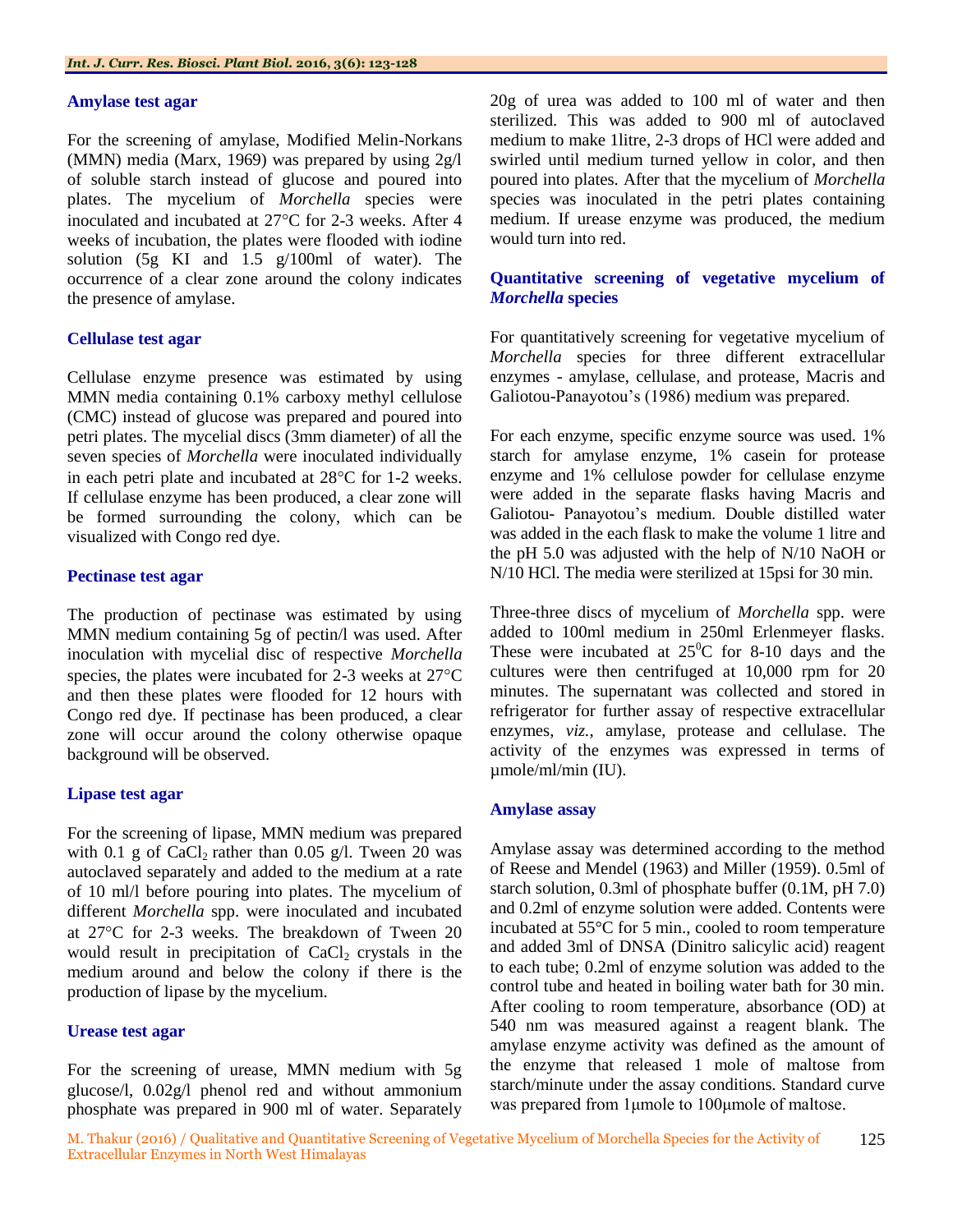#### **Protease assay**

Protease assay was determined by using Manachini et al. (1988) method. Briefly, 4ml of casein solution and 1ml of enzyme solution was added and incubated at  $55^{\circ}$ C for 15 minutes. The reaction was terminated by adding 5ml of 5% trichloroacetic acid and the precipitates formed were removed by filtration using Whatmann filter paper No.1. Absorbance (OD) was measured at 275 nm against reagent blank containing 1ml double distilled water. The Enzyme activity was calculated as, one unit of proteolytic activity was defined as the amount of enzyme that released 1µmole of tyrosine from casein/minutes under assay conditions. Standard curve was prepared from 1µmole to 100µmole of tyrosine, following the same procedure.

#### **Cellulase CMCase assay**

The total cellulose activity was determined by using Reese and Mendel (1963) and Miller (1959) method. Briefly, 0.5ml of enzyme preparation, 4.5ml of carboxymethylcellulose solution [1% Carboxymethyl cellulose (CMC) in citrate buffer (0.055 M, pH 4.0)] was added. The control was also run with all components except enzyme. These were incubated at 55°C for 15 min., cooled to room temperature and 0.5ml of enzyme preparation was added to the control. One ml of mixture was withdrawn from the reaction mixture and 3ml of DNSA reagent was added to each tube. The mixture was heated in boiling water bath for 45 min. After cooling to room temperature, absorbance (OD) was measured at 540 nm against a reagent blank. The Enzyme activity was calculated as, one unit of cellulase activity was defined as the amount of enzyme that released 1µmole of D-glucose from CMC/minute under assay conditions. Concentration of reducing sugars was calculated from a standard curve of D-glucose (20µg-200µg/ml).

#### **Results and discussion**

## **Qualitative screening of vegetative mycelium of**  *Morchella* **species**

All the seven different *Morchella* species viz. *M. angusticeps*, *M. conica, M. crassipes, M. deliciosa*, *M. esculenta, M. tibelica* and *M. simlensis* were qualitatively screened for the production of five extracellular enzymes. All the species investigated showed positive results for the production of cellulase, pectinase, amylase and urease but were negative to the production of lipase. The qualitative screening of extracellular enzymes profile has been presented in Table 1.

| <b>Enzymes</b> | <b>Black morels</b> |           |             | <b>Yellow morels</b> |              |              |              |
|----------------|---------------------|-----------|-------------|----------------------|--------------|--------------|--------------|
|                | M. angusticeps      | M. conica | M. tibelica | M. esculenta         | M. crassipes | M. deliciosa | M. simlensis |
| Amylase        | $\pm$               |           |             |                      |              |              |              |
| Cellulase      | $+$                 |           |             | $^{\mathrm{+}}$      | ++           |              |              |
| Lipase         | $\blacksquare$      |           |             |                      |              |              |              |
| Pectinase      |                     |           |             |                      |              |              |              |

Urease **+ + + ++ ++ ++ ++**

**Table 1.** Qualitative screening of extracellular enzymes from vegetative mycelium of *Morchella* spp.

When all the species were compared, *M. angusticeps, M. conica,* and *M. tibelica* (black morels) exhibited lesser production of cellulase, amylases, pectinase and urease than *M. crassipes*, *M. esculenta, M. deliciosa* and *M. simlensis* (yellow morels). All the species showed negative results for lipase. From these investigations, it was observed that yellow morels were able to utilize different carbon sources and produces extracellular enzymes better than black morels*.* Thus the observations inferred that yellow morels showed higher production levels for different extracellular enzymes than black morels.

No such work on qualitative screening of extracellular enzymes was carried out in *Morchella* spp*.* earlier. But similar studies were carried out on the qualitative screening of extracellular enzymes in *Cantharellus cibarius,* an ectomycorrhizal mushroom. The mycelium of *C. cibarius* was investigated for five enzymes, viz. cellulase, pectinase, amylase, urease and lipase and showed positive results to all of them (Sharma, 2002).

#### **Quantitative screening of vegetative mycelium of**  *Morchella* **species.**

The vegetative mycelium of seven different *Morchella*  species *viz.*, *M. angusticeps*, *M. conica, M. crassipes, M. deliciosa*, *M. esculenta, M. tibelica* and *M. simlensis*  were screened for the production of three different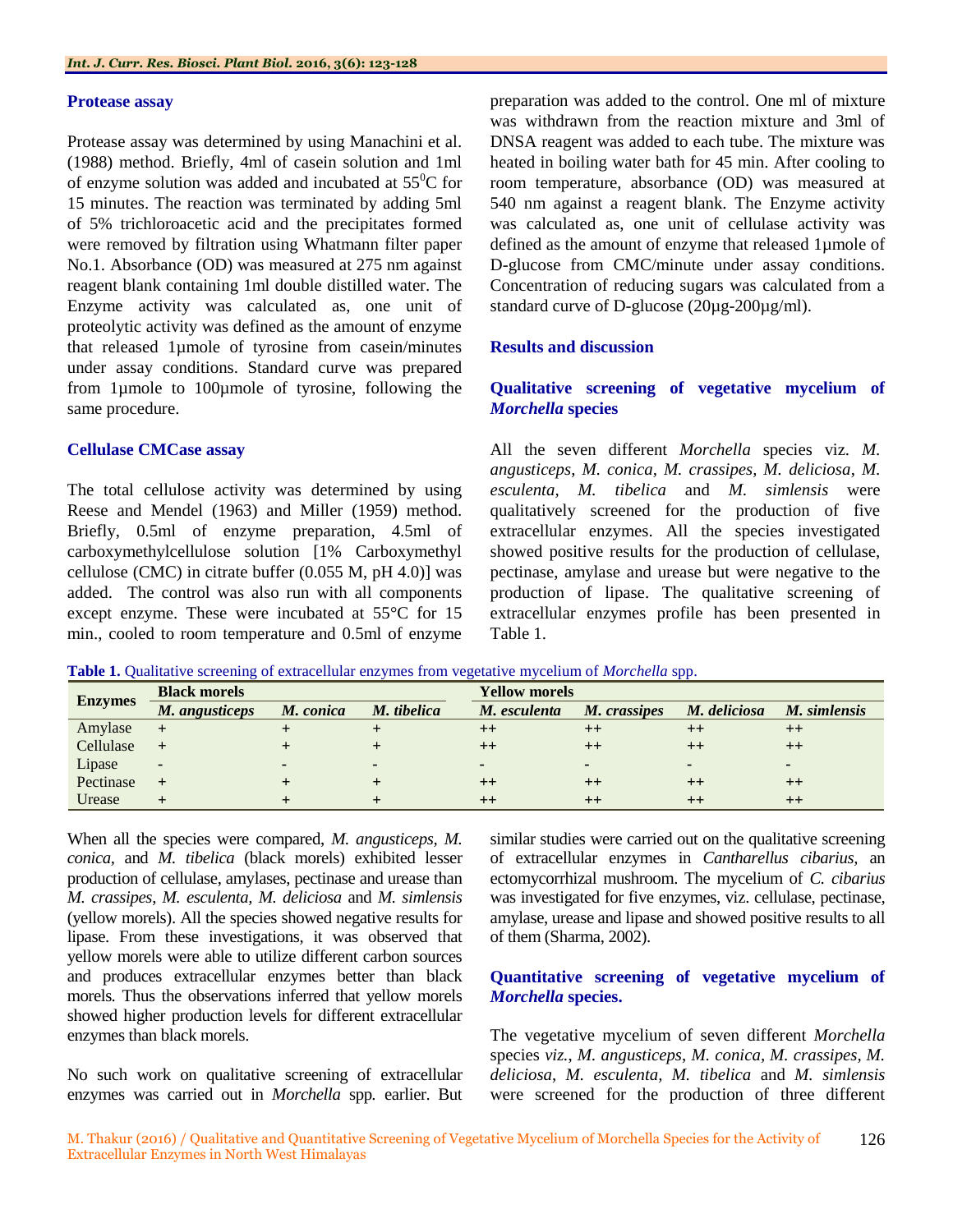extracellular enzymes: amylase, cellulase and protease. The activity of these respective enzymes was checked in supernatant portion. The enzyme profile of all the species has been presented in Table 2.

|--|

| $Enzymes*$                                                                                      | <b>Black morels</b> |           |             | Yellow morels |              |              |              |  |  |  |
|-------------------------------------------------------------------------------------------------|---------------------|-----------|-------------|---------------|--------------|--------------|--------------|--|--|--|
|                                                                                                 | M. angusticeps      | M. conica | M. tibelica | M. esculenta  | M. crassipes | M. deliciosa | M. simlensis |  |  |  |
| Amylase                                                                                         | 0.04                | 0.03      | 0.02        | 0.05          | 0.04         | 0.05         | 0.09         |  |  |  |
| Cellulase                                                                                       | 0.001               | 0.008     | 0.002       | 0.02          | 0.03         | 0.03         | 0.05         |  |  |  |
| Protease                                                                                        | 0.073               | 0.075     | 0.092       | 0.14          | 0.15         | 0.09         | 0.18         |  |  |  |
| $*$ = activity of enzymes are given in IU (International Units); Incubation period: 7 -12 days. |                     |           |             |               |              |              |              |  |  |  |

The amylase activity was found to be maximum (0.09 units) in *M. simlensis* and minimum (0.02 units) in *M. tibelica.* The protease activity was again maximum in (0.18 units) in *M. simlensis* and minimum in (0.073 units) in *M. angusticeps. T*he maximum activity of cellulase (0.05 units) was observed in *M. simlensis* and minimum activity (0.001 units) was observed in *M. angusticeps*.

After screening all the three selected enzymes, it was found that the maximum activity was observed in protease, and then followed by cellulase and amylase. Yellow morels showed maximum activity of extracellular enzymes than black morels. So, the enzyme profiles also revealed the interspecific enzyme polymorphism in *Morchella* spp.

Certain other studies were also carried out previously to check the extracellular enzyme screening in different *Morchella* species. Kulkarni and Kamerath (1989) separated yellow and black morels using isozyme electrophoresis of NAD-glutamate dehydrogenase and glucose phosphate isomerase. Royse and May (1990) also separated yellow morels from black morels by analysing twelve different enzymes. In a similar study, Singh et al. (2001) recorded the production of lignocellulotic enzymes by *Morchella esculenta* isolates and noticed that *M. esculenta* is capable of degrading and utililizing cellulose, hemicellulose and lignin.

Kamal et al. (2004) observed similar types of observations while screening different extracellular enzyme production by *Morchella* spp*.* Seven different enzymes viz. cellulase, xylanase, β-glucosidase, laccase, polyphenol oxidase and peroxidase were produced by three *Morchella* spp. and suggested that morels are capable of degrading substrates such as lignin, cellulose and hemicellulose efficiently. Tiwari et al. (2004) reported the enzyme profile of eight species of *Morchella* and the related genera for seven

different extracellular enzymes. They observed that cellulase production was higher in yellow morels (*M. esculenta, M. crassipes* and *M. deliciosa*) than black morels (*M. angusticeps* and *M. conica*) and the related genera. Thus on the basis of the enzyme profiles, developed during present investigations, yellow and black morels can be separated from each other. The results of the present study confirms that polymorphism at interspecific levels are higher in respect of all extracellular enzymes. With the production of all the selected three enzymes (cellulase, amylase and protease), it was inferred that *Morchella*  spp. are capable of degrading and utilizing various specific substrates viz. cellulose, starch, urea, pectins and proteins more efficiently.

### **Conclusion**

On the basis of the qualitative and quantitative screening of enzyme profiles, developed during present investigations, yellow and black morels can be separated from each other. The results of the present study confirms that polymorphism at interspecific levels are higher in respect of all extracellular enzymes. The production of all these enzymes shows that *Morchella* spp. are capable of degrading and utilizing substrates such as cellulose, starch, urea, pectins and protein efficiently and this can help the mycologists to opt such substrates for the domestication of the species.

### **Conflict of interest statement**

Authors declare that they have no conflict of interest.

# **Acknowledgement**

The author gratefully acknowledge the support provided by Prof. T. N. Lakhanpal, Department of Biosciences, Himachal Pradesh University, Summer Hill, Shimla-171 005, India.